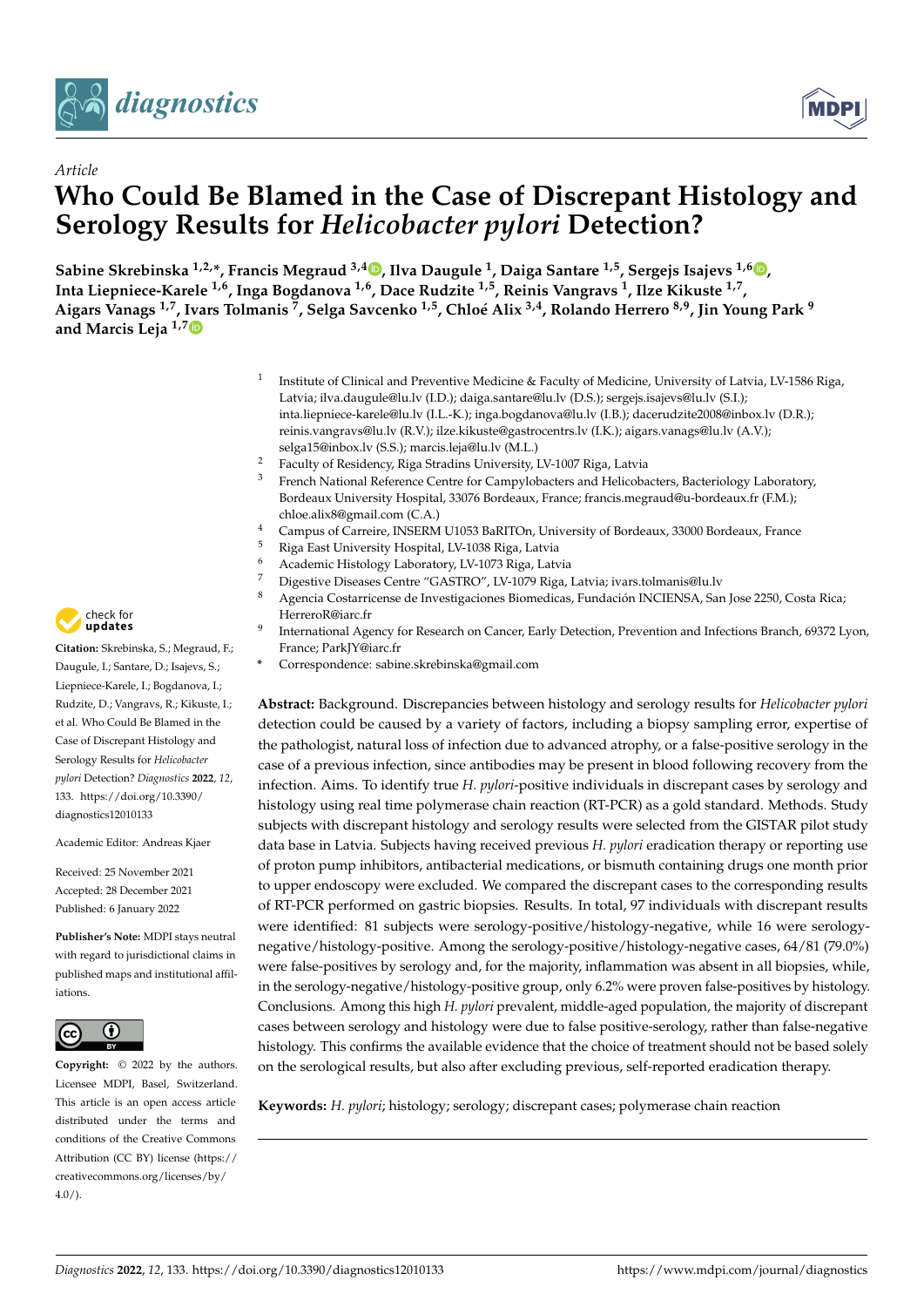## **1. Introduction**

The role of serology in *Helicobacter pylori* detection has been debated for decades. Already, the *Maastricht II* recommendations have suggested to abandon the use of serology for clinical purposes and to limit its use to epidemiological studies only [\[1\]](#page-7-0). Nonetheless, in many countries, it is the most widely used test for *H. pylori* detection today. The most recent *Maastricht V/Florence* guidelines [\[2\]](#page-7-1) limit the use of serology to specific cases, for example, in atrophy, considering that the bacterial load could be significantly decreased in severe gastric mucosal atrophy. This was effectively demonstrated by Kokkola et al. in a study where there were significantly decreased *H. pylori* antibody titers in individuals with atrophic gastritis with negative histology and  $^{13}$ C-urea breath test after prescribing an eradication treatment [\[3\]](#page-7-2). Theoretically, under these circumstances, serology might indicate the true status of infection, while histology might fail to identify the presence of the bacterium [\[4\]](#page-7-3). However, advanced gastric atrophy and the total disappearance of *H. pylori* results in a false positive serology, since antibodies can be found for a prolonged period (up to five years), making it impossible to distinguish active from past infection [\[5](#page-7-4)[,6\]](#page-7-5).

Serology is still widely recommended in Asia as one of several noninvasive methods for mass screening strategies in populations with increased risk of gastric cancer [\[7\]](#page-8-0). The ABC (D) method proposed by Miki [\[8\]](#page-8-1) combines the noninvasive detection of atrophy by pepsinogen detection with *H. pylori* detection based on serology. Contrary to the approach in Europe, testing with the ABC method (including *H. pylori* serology as a part of it) has been introduced in some gastric cancer primary screening settings in Japan and could be an effective tool for gastric cancer screening [\[9\]](#page-8-2). It is noteworthy that panel testing for pepsinogens and *H. pylori* serology (with or without gastrin-17 detection) has gained significant interest and applicability also in Europe during the last decade [\[10\]](#page-8-3). Therefore, in fact, the real clinical practice in Europe is significantly contradicting what is recommended in the European guidelines.

The German guidelines proposed probably the most pragmatic approach, by recommending that serological assessment of *H. pylori* could be used, while any positive test results have to be confirmed with another, more reliable, test (such as  $^{13}$ C-urea breath test, stool antigen test, or invasive methods such as histology, culture, or rapid urease test) prior to the prescription of an eradication therapy [\[11\]](#page-8-4).

Histological analysis of *H. pylori* has been considered as the '*gold standard*'; however, certain limitations also apply for this method, and it can give imprecise results under certain conditions as well. Theoretically, a patchy distribution of *H. pylori* infection, technical issues including lack of specific staining, low microscope quality, as well as the insufficient expertise of the pathologists may lead to false negative results in histological analysis. The patchy distribution of bacteria was demonstrated in a study by Pichon et al. [\[12\]](#page-8-5), analyzing 365 gastric biopsies from the stomachs of three patients after gastrectomy and showing that *H. pylori* was missed in 3% (11/365) of cultured biopsies. However, most importantly, a very low bacterial density resulting from severe atrophy or proton pump inhibitor (PPI) intake may significantly alter the detection of *H. pylori* microscopically. Some of the previous recommendations from expert pathologists in the field recommended to also include in the report the intensity of neutrophil infiltration, characterizing an active inflammation, particularly in PPI users.

Another important issue is the false-positive results of the histological assessment of *H. pylori* due to misinterpretation of other urease-containing bacteria than *H. pylori*, as published by Osaki et al. [\[13\]](#page-8-6). This could be diminished by using immunohistochemistry (IHC) in addition to Giemsa staining, since immunohistochemical staining with specific *H. pylori* antibodies shows the highest specificity for the detection of *H. pylori*. [\[14\]](#page-8-7). However, IHC is recommended only in individuals with active gastritis without *H. pylori* identification by histochemistry. To summarize, there are reasons why the '*gold standard*' may still appear to be imperfect.

Thus, despite advances in *H. pylori* diagnostics, drawbacks for each method still exist, and it is important to select the best method for a *H. pylori* search and treat strategy, as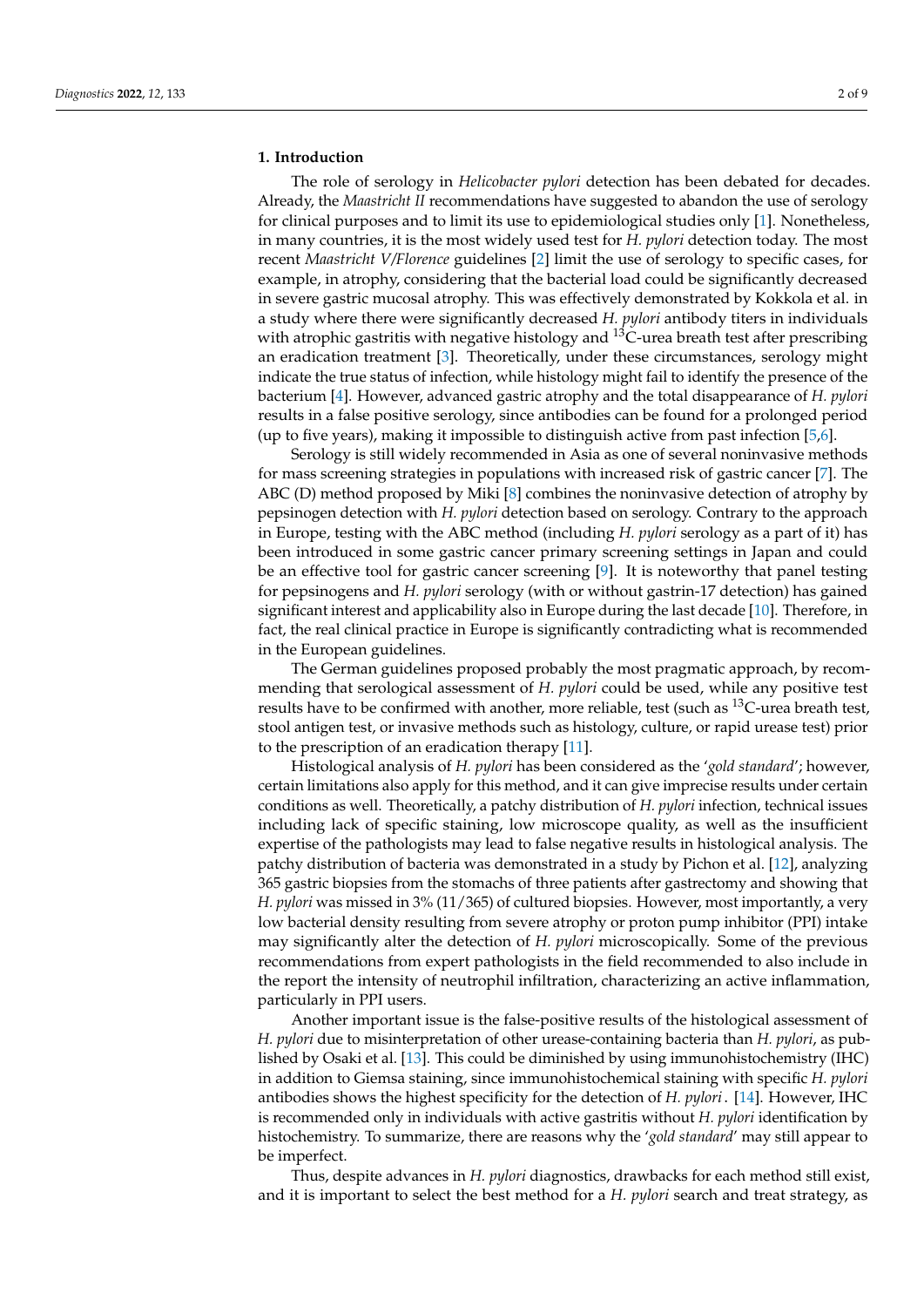well as for the diagnosis of infection in individuals with gastric atrophy, bleeding, or other medical conditions. Since serology is often used in individuals over 50 with a higher probability of having atrophic changes, it is important to identify whether histology or serology is more accurate.

Recently, a different molecular method for *H. pylori* identification, real-time PCR (RT-PCR), was developed and, at present, it is considered to be highly precise [\[15\]](#page-8-8). Detection of *H. pylori* by molecular biology methods could identify the presence of bacteria in culturenegative biopsies, as demonstrated by Pichon et al. [\[16\]](#page-8-9). Therefore, in doubtful cases, it could be used to confirm *H. pylori* diagnosis.

The primary objective was to identify true positive results in doubtful cases with RT-PCR, used arbitrarily as the gold standard, and the secondary objective was to investigate the reasons for discrepancies between serology and histology results.

#### **2. Material and Methods**

#### *2.1. Study Design*

The study was conducted using data from the gastric cancer prevention study by predicting atrophic gastritis (GISTAR) pilot study [\(http://www.gistar.eu](http://www.gistar.eu) (accessed on 10 December 2021)). The details of the pilot study [\[17\]](#page-8-10) and the general study design are available elsewhere [\[18\]](#page-8-11).

A standardized and quality-controlled approach to serology and pathology according to the GISTAR protocol allowed discrepancy issues to be addressed in a reliable way by selecting cases with different *H. pylori* statuses according to the serology and histology results from participants having undergone upper endoscopies. Furthermore, biopsy samples were analyzed with RT-PCR to identify the true *H. pylori* infection status.

#### *2.2. Participants*

Asymptomatic individuals (aged 40–64 years at inclusion), who had undergone upper digestive endoscopy according to the study protocol and had discrepancies between *H. pylori* serology and histology results were included in the analysis.

Individuals having self-reported *H. pylori* eradication therapy at any time-point or who reported the use of PPI, antibacterial medications, or bismuth-containing drugs one month prior to endoscopy were excluded, as recommended by the latest *Maastricht* guidelines [\[2\]](#page-7-1). Study design in flow-chart is shown in Figure [1.](#page-3-0)

# *2.3. Serology*

Blood samples were collected according to a study protocol described in detail elsewhere [\[17,](#page-8-10)[18\]](#page-8-11).

Immunoglobulin G group antibodies to *H. pylori* infection (*Helicobacter pylori IgG ELISA*, Biohit Oyj, Helsinki, Finland) were measured in plasma using an automated ELISA instrument (Personal LAB., Adaltis, Guidonia Montecelio, Italy). The cut-off value for antibody positivity was  $\geq$  30.0 EUI. The sensitivity and specificity were 93.3% and 95.7%, respectively [\[19\]](#page-8-12).

Pepsinogen levels (PgI/II) were detected by an ELISA system, the Gastropanel<sup>®</sup> (Biohit Oyj). Based on the manufacturer's cut-off values, a decreased pepsinogen level was considered regarding whether the PgI/PgII ratio was  $\leq$ 3.0 or the PgI was  $\leq$ 30 ng/mL.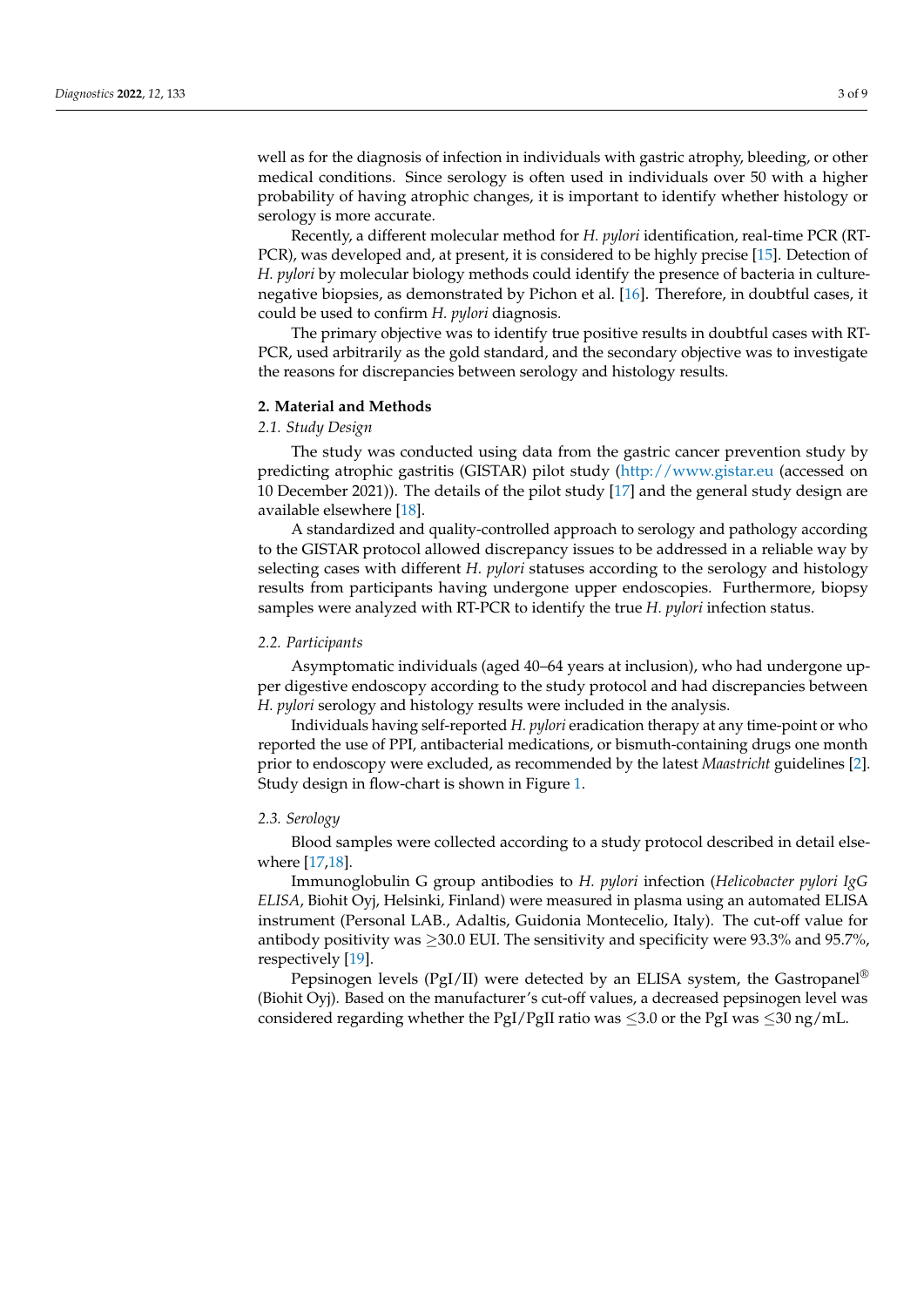<span id="page-3-0"></span>

**Figure 1.** Flow chart of the study design. **Figure 1.** Flow chart of the study design.

# *2.3. Serology 2.4. Histology*

Five non-targeted (random) biopsy specimens for histology were obtained according to the updated Sydney system [\[20\]](#page-8-13), stored in 10% formalin in separate vials (marked accordingly). From the paraffin-embedded biopsies, 3 µm thick sections were prepared and stained with hematoxylin and eosin and modified Giemsa stain.<br>**ELISA** with the plant of the plant of the plant of the plant of the plant of the plant of the plant of the plant

ELISA instrument (Personal LAB., Adam Content value of value of value of value of value of value of value of value of value of value of value of value of value of value of value of value of value of value of value of value was used for the current analysis. The *H. pylori* detection was reported as positive if any of<br>the hieraries annual advanced for the current and specifically in the current and specific Two gastrointestinal pathologists assessed the samples independently, and a consensus the biopsies provided a positive result for the presence of *H. pylori* type bacteria.

 $\frac{1}{2}$ Peper atrophy was evaluated according to the Operative Link for Gastropanel *(OLGA)* and Operative Link an Gastric Intestinal *Material* is Accessoriant (OLGIM) systems [\[21\]](#page-8-14). Inflammation of gastric mucosa was evaluated by the presence of  $(0.25m)$  goeing  $[2.1]$ . Inflammation or gastric material was structured by the presence of neutrophils. Inflammation was noted if a moderate presence of neutrophils was shown in *2.4. Histology*  few or not detected in all biopsies. tritis Assessment (OLGA) and Operative Link on Gastric Intestinal Metaplasia Assessment at least one of five biopsy samples; conversely, it was considered absent if neutrophils were

Five non-targeted (random) biopsy specimens for histology were obtained according

#### to the updated Sydney system [20], stored in 10% formalin in separate vials (marked ac-*2.5. Immunohistochemistry for H. pylori*

IHC was performed only for RT-PCR positive samples to rule out false negative or false positive *H. pylori.* For the IHC examination, *H. pylori* was detected using FLEX, a polyclonal rabbit anti-*Helicobacter pylori* kit (Dako, Glostrup, Denmark). The slides were stained with an automated immunohistochemical technique using automated Ventana, Benchmark Ultra stainer (module; 311969).

The *H. pylori* detection was positive if the apical staining of gastric epithelium cell membranes was present.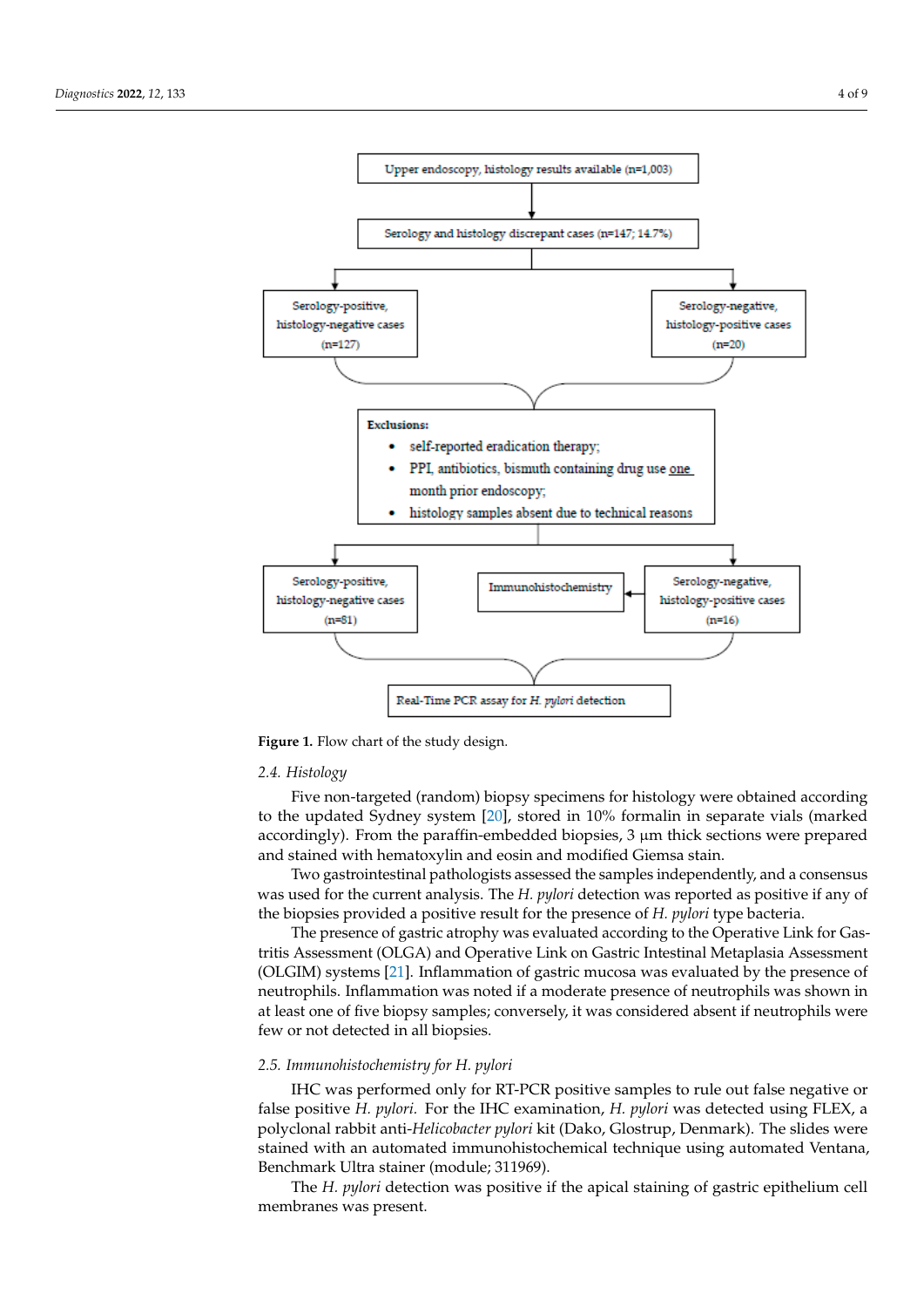#### *2.6. Patient Grouping*

The study groups were characterized in respect to the presence/absence of inflammation of gastric mucosa histologically and for the presence or absence of atrophy, namely based on OLGA and OLGIM staging systems and pepsinogen detection. Patients were divided into two groups without severe gastric atrophy (i.e., OLGA stage 0, I, or II) and with atrophy (i.e., OLGA stage III, IV, or OLGIM stage III, IV).

#### *2.7. Molecular Biology Testing for H. pylori*

*H. pylori* deoxyribonucleic acid detection in fresh frozen antral biopsy samples obtained from the major curvature was performed using an RT-PCR in Bordeaux, France. Samples were immediately transferred to sterile 2 mL vials, which contained a specific medium  $(25 g/L)$  bovine serum albumin (BSA), 74 g/L saccharose, 3.7 mM KH<sub>2</sub>PO<sub>4</sub>, 6.9 mM K<sub>2</sub>HPO<sub>4</sub>, 3.6 mM sodium glutamate and water) to protect *H. pylori* and then stored at −80 ◦C. Biopsies were shipped to France using an international courier delivery company.

*H. pylori* DNA was isolated by using a QIAamp DNA mini kit (Qiagen SA, Courtaboeuf, France), with glyceraldehyde-3-phosphate dehydrogenase (GAPDH) as the control.

The RT-PCR was performed according to the method developed by Oleastro et al. [\[22\]](#page-8-15).

#### *2.8. Statistics*

Statistical analysis was carried out using Microsoft Office Excel 2007, and a statistical package for the social sciences—IBM SPSS Statistics version 22.0.

Frequency distributions were evaluated for the categorical variables (RT-PCR and IHC results, inflammation presence, decreased pepsinogen levels, and gastric atrophy stage) in each group.

#### *2.9. Ethical Approval*

The GISTAR study protocol was approved by the Ethics Committee of the International Agency for Research on Cancer (IARC; reg. No. IEC 12-36) and the Central Medical Ethics Committee of Latvia.

The current study protocol was approved by the Committee on Ethics of Riga East Clinical University Hospital Support Foundation in Medical and Biomedical Research.

The study protocol is in agreement with the ethical guidelines of the 1975 Declaration of Helsinki. All study participants were required to provide a signed consent prior to the enrolment.

#### **3. Results and Discussion**

Overall, 147 (or 14.7%) out of 1003 study participants showed discrepant results between histology and serology with respect to *H. pylori* status. According to exclusion criteria, 97 samples were analyzed: 81 were serology-positive/histology-negative, while 16 were serology-negative/histology-positive.

Among serology-positive/histology-negative cases, 79.0% (64/81) were false positives by serology and 21.0% (17/81) were false negatives by histology, using RT-PCR as the gold standard. In the latter group, almost all RT-PCR positive individuals had no inflammation (16/17) in gastric biopsies, while only three had signs of gastric atrophy (OLGA/OLGIM stage III or IV) (Table [1\)](#page-5-0).

At the same time, gastric atrophy was present in 16/64 of the serology-positive/histologynegative and RT-PCR-negative individuals. On the other hand, in PCR-positive cases, almost all had a positive IHC result (15/17) apart from the two samples which were excluded due to technical reasons. The majority of the decreased pepsinogen I/II ratio levels were found in the first group with PCR-negative results for 16 out of 64. In this group, only four subjects (4/64) had gastric atrophy (by the OLGA staging system) and three had intestinal metaplasia (by the OLGIM staging system).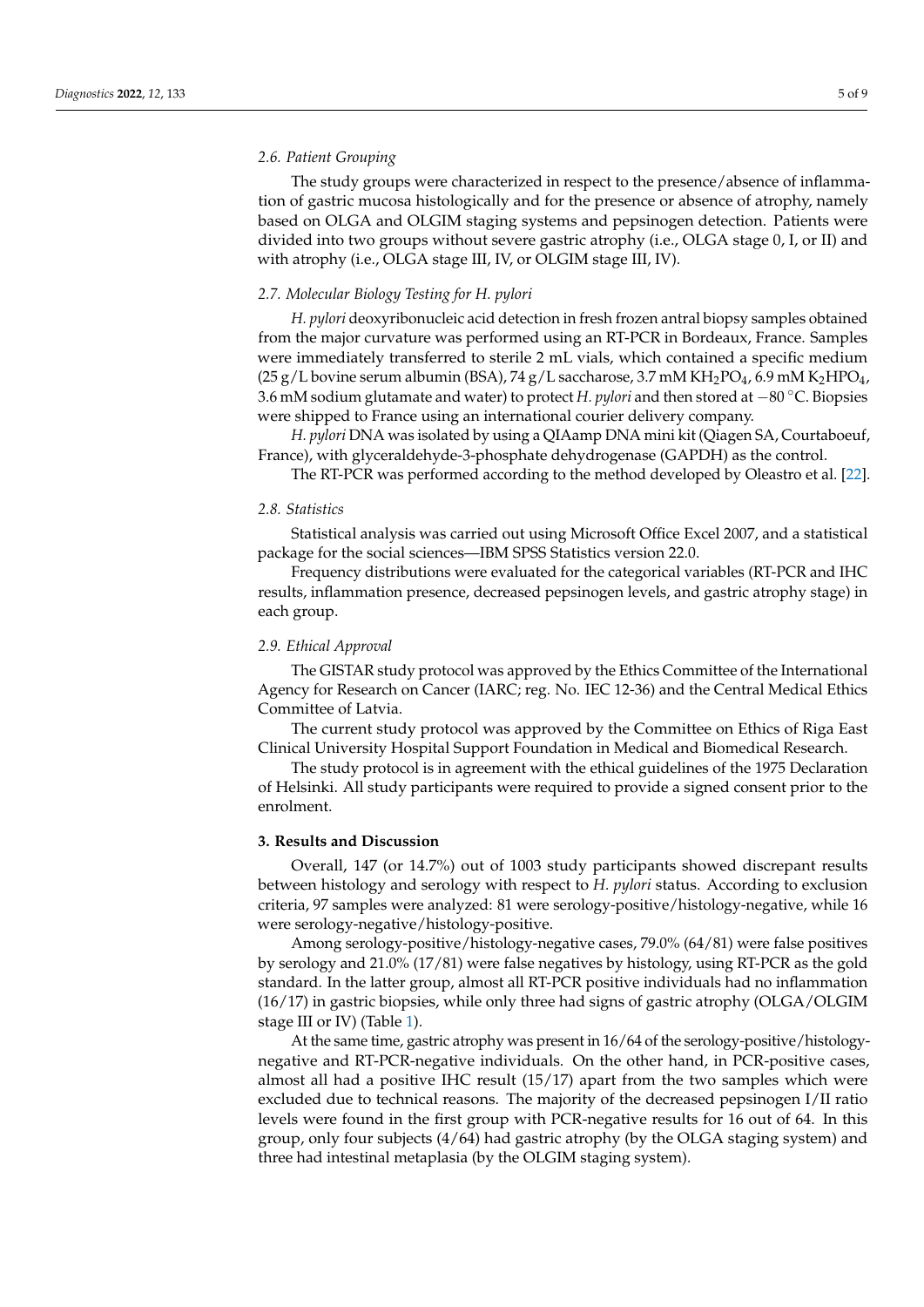| <b>HP</b> Status                                       | <b>PCR Result</b><br>$N$ $\left(\frac{9}{6}\right)$ | <b>IHC Positive</b><br>$N$ $\left(\frac{9}{6}\right)$ | Inflammation<br>Present in Any<br>of Biopsies<br>$N$ $\left(\frac{9}{6}\right)$ | Inflammation<br>Absent in All<br><b>Biopsies</b><br>$N$ $\left(\frac{9}{6}\right)$ | Decreased<br>Pepsinogen<br>$N$ (%) | <b>OLGA III/IV</b><br>or OLGIM<br><b>III/IV</b><br>$N$ (%) |
|--------------------------------------------------------|-----------------------------------------------------|-------------------------------------------------------|---------------------------------------------------------------------------------|------------------------------------------------------------------------------------|------------------------------------|------------------------------------------------------------|
| Serology-positive,<br>histology-negative<br>$(N = 81)$ | PCR positive<br>17(21.0)                            | $15^{\text{+}}$<br>(88.2)                             | (5.9)                                                                           | 16<br>(94.1)                                                                       | 3<br>(17.6)                        | 3<br>(17.6)                                                |
|                                                        | PCR negative<br>64 (79.0)                           | not performed                                         | (1.6)                                                                           | 63<br>(98.4)                                                                       | 16<br>(25.0)                       | 4<br>(6.3)                                                 |
| Serology-negative,<br>histology-positive<br>$(N = 16)$ | PCR positive<br>15(93.8)                            | 15<br>(100.0)                                         | 9<br>(60.0)                                                                     | 6<br>(40.0)                                                                        | (6.7)                              | $\Omega$                                                   |
|                                                        | PCR negative<br>1(6.2)                              | $\Omega$                                              | $\mathbf{0}$                                                                    | (100.0)                                                                            | (100.0)                            | $\theta$                                                   |
| Overall                                                | PCR positive<br>32(33.0)                            | 30 <sup>†</sup><br>(93.5)                             | 10<br>(31.2)                                                                    | 22<br>(68.8)                                                                       | 4<br>(12.5)                        | 3<br>(9.4)                                                 |
|                                                        | PCR negative<br>65(67.0)                            | not performed                                         | (1.5)                                                                           | 64<br>(98.5)                                                                       | 17<br>(26.2)                       | 4<br>(6.2)                                                 |

<span id="page-5-0"></span>**Table 1.** Analysis for the total patient sample in *Helicobacter pylori* test discrepancy cases.

†—due to technical reasons, two were missing from the analysis.

Among **serology-negative/histology-positive** cases, only one (or 6.2%) was a false positive by histology, while 93.8% (15/16) were false negatives by serology.

To specify, among RT-PCR positive individuals, 9 of 15 (60%) had gastric inflammation in at least one biopsy. In addition, all **serology-negative/histology-positive** individuals were IHC positive.

We are reporting here a study providing conclusive evidence on the frequently discussed issue of which method, i.e., histology or serology, is more reliable for the detection of current *H. pylori*. The obtained results show that, in the hands of an experienced pathologist, the pathology provides more reliable results than the serology. It must be noted that the study was possible due to the large number of individuals investigated in the GISTAR cohort, from which a sufficient number of discrepant cases could be selected.

In addition, the study has provided clear evidence on what was previously understood but has been frequently forgotten more recently in clinical practice, namely that the choice of the treatment should not be based solely on serology results, even if the particular individual has denied receiving previous *H. pylori* eradication treatment. In our study, 6.4% (n = 64/1003) of those who were *H. pylori*-positive according to serology were, in fact, negative for an active *H. pylori* infection, although they believed they had never received eradication therapy. This could be explained either by the fact that they did not recall receiving an eradication treatment, or by a parallel *H. pylori* elimination which occurred while being treated with antibiotics for another disease. It would not be acceptable to treat this high proportion of individuals who have no active infection with antibiotics based on serology. This is especially true in the 21st century, when an increasing burden of disease appears related to resistant bacteria. Therefore, we suggest that, in all cases, serological screening for *H. pylori* be confirmed with a UBT, a fecal antigen test, or an endoscopy-based test in case of positivity. This also applies to the test use in the ABC (D) method. Furthermore, serology should not be used in clinical patient management, except in very specific exceptional cases.

In the present study, based on the RT-PCR data used as reference, we tried to detect whether false serology or false pathology was responsible for an imprecise identification of *H. pylori*. Among this middle-aged population with a high *H. pylori* prevalence, the majority of the discrepant cases between serology and histology were due to false-positive serology, rather than false-negative histology.

In total, a discrepancy between serology and histology was observed in 14.7% of cases in our study sample. In a study by Kim et al. [\[23\]](#page-8-16), discrepant results were observed in 18%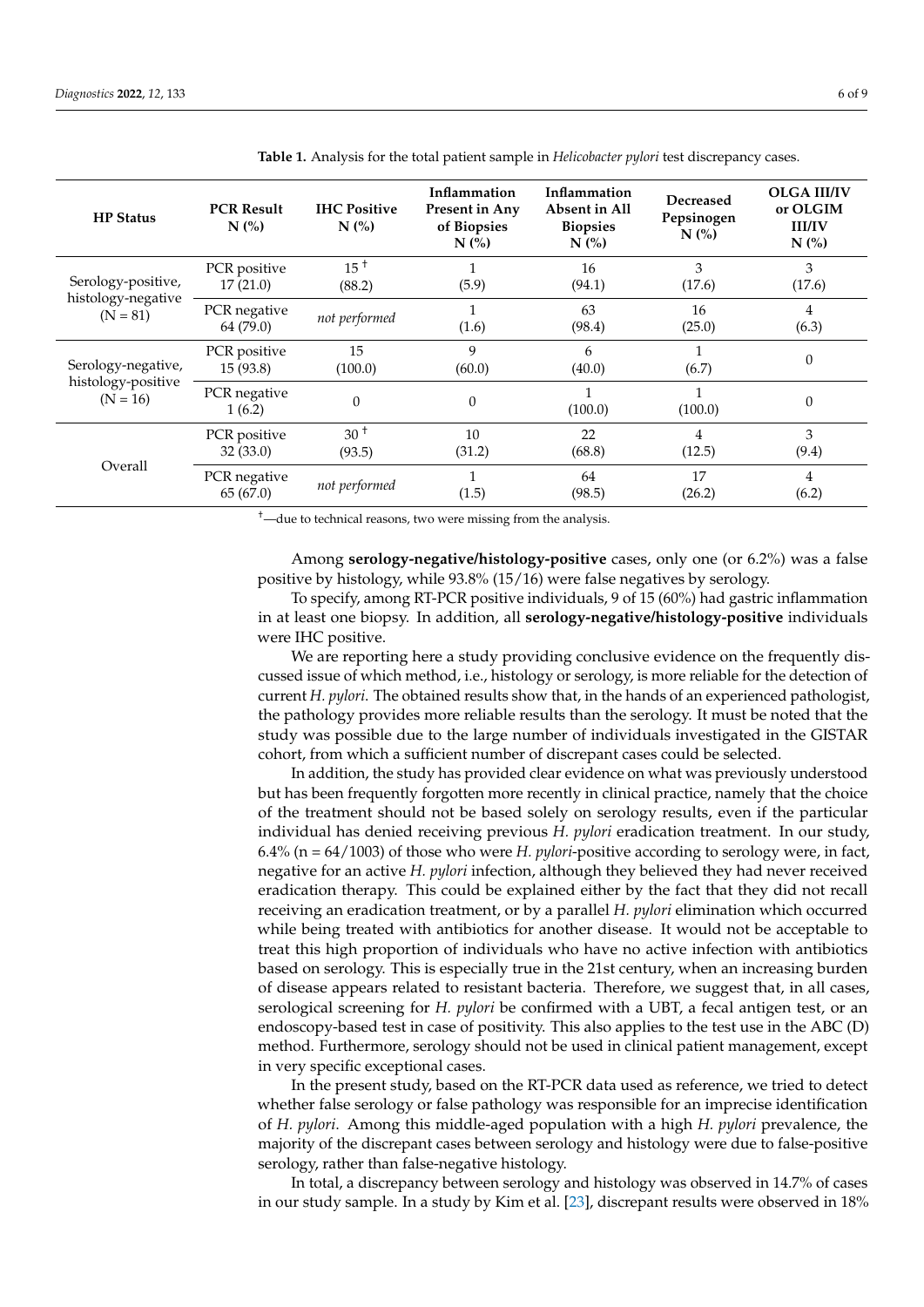(158/872) of subjects with gastric abnormalities (a structural or color change), and, similar to our study, the majority (81/97) were serology-positive–histology-negative. The authors also concluded that gastric adenocarcinoma/adenoma and low serum pepsinogen levels were independent risk factors for a negative histology in serology-positive subjects. Interestingly, follow-up studies with Giemsa staining at different sites of the stomach revealed that 75% of the serology-positive/histology-negative subjects with adenocarcinoma were *H. pylori* positive, while none of those with low serum levels revealed positive findings [\[23\]](#page-8-16). In our study, individuals with adenocarcinoma were already excluded from prior analyses, while gastric atrophy could be one of the reasons for discrepancy between serology and histology results.

According to RT-PCR results, false positive serology was responsible for the majority (64/81) of discrepant cases. One of the explanations for serology-positive/histologynegative results could be a previously unreported infection or an infection not known by the study subjects (including *H. pylori* eradication as a result of antibiotic use for another purpose). Although we cannot completely rule out such cases, the interviewers were trained to ask about previous *H. pylori* eradication and any kind of drugs received (especially, antibiotics and PPI).

Furthermore, nonvalidated serological tests could be a cause of false positive serology. However, we used a highly accurate serological test (even the best among several tests), based on a large study by Burucoa et al. [\[19\]](#page-8-12). Moreover, the test was also validated in our study population [\[18\]](#page-8-11). However, it seems that even validated serology can encounter problems.

The majority of individuals with decreased pepsinogen levels were in the serologypositive/histology-negative group (19/21), while only two were in the serology-negative/ histology-positive group. Similarly, all patients with atrophy were in the serology-positive/ histology-negative group. Yet, the proportion of individuals with signs of atrophy (serological or histological) was small.

These data point to a possible loss of *H. pylori* due to gastric atrophy, which is also supported by a study led by Kim et al. [\[23\]](#page-8-16). Therefore, we can speculate that low serum pepsinogen levels might predict gastric mucosal atrophy, especially in *H. pylori* serologypositive cases. Accordingly, initial gastric atrophy could be one of the reasons for positive serology and negative histology in our sample.

Finally, false-positive results of histological assessment of *H. pylori* could also be considered, due to other urease-positive bacteria. Osaki et al. reported that several bacteria— *Citrobacter freundii, Enterobacter cloacae, Klebsiella pneumoniae, Proteus mirabilis, Staphylococcus aureus* [\[13\]](#page-8-6) could be misinterpreted as *H. pylori*. Recently, South Korean scientists, using Giemsa stain, noted that *Campylobacter hyointestinalis* could also lead to false-positive *H. pylori* results [\[24\]](#page-8-17). However, in these cases, neutrophil activity is the essential and chronic inflammation is less present compared to *H. pylori* infection [\[24\]](#page-8-17). The only serologynegative/histology-positive but RT-PCR and IHC negative case could possibly be explained by the presence of *Campylobacters*.

Nevertheless, discrepant cases with positive histology but negative serology could be explained by an imperfect sensitivity of serology, rather than the potential presence of Helicobacters other than *H. pylori*, according to positive IHC analyses in the RT-PCR positive group.

Maastricht V guidelines have nevertheless considered that validated serology could be used for the search and treat strategy, since it is cheaper than UBT and not influenced by previously received treatment [\[2\]](#page-7-1). However, prescription of *H. pylori* eradication treatment based on the results of serology could lead to a high and unnecessary use of antibiotics. Therefore, based on our previous results from the pilot study, the main GISTAR study abandoned serology and switched to the use of UBT for *H. pylori* diagnosis [\[17\]](#page-8-10).

In summary, our study confirms that serology should not be the first choice as a diagnostic tool for the prescription of *H. pylori* eradication treatment.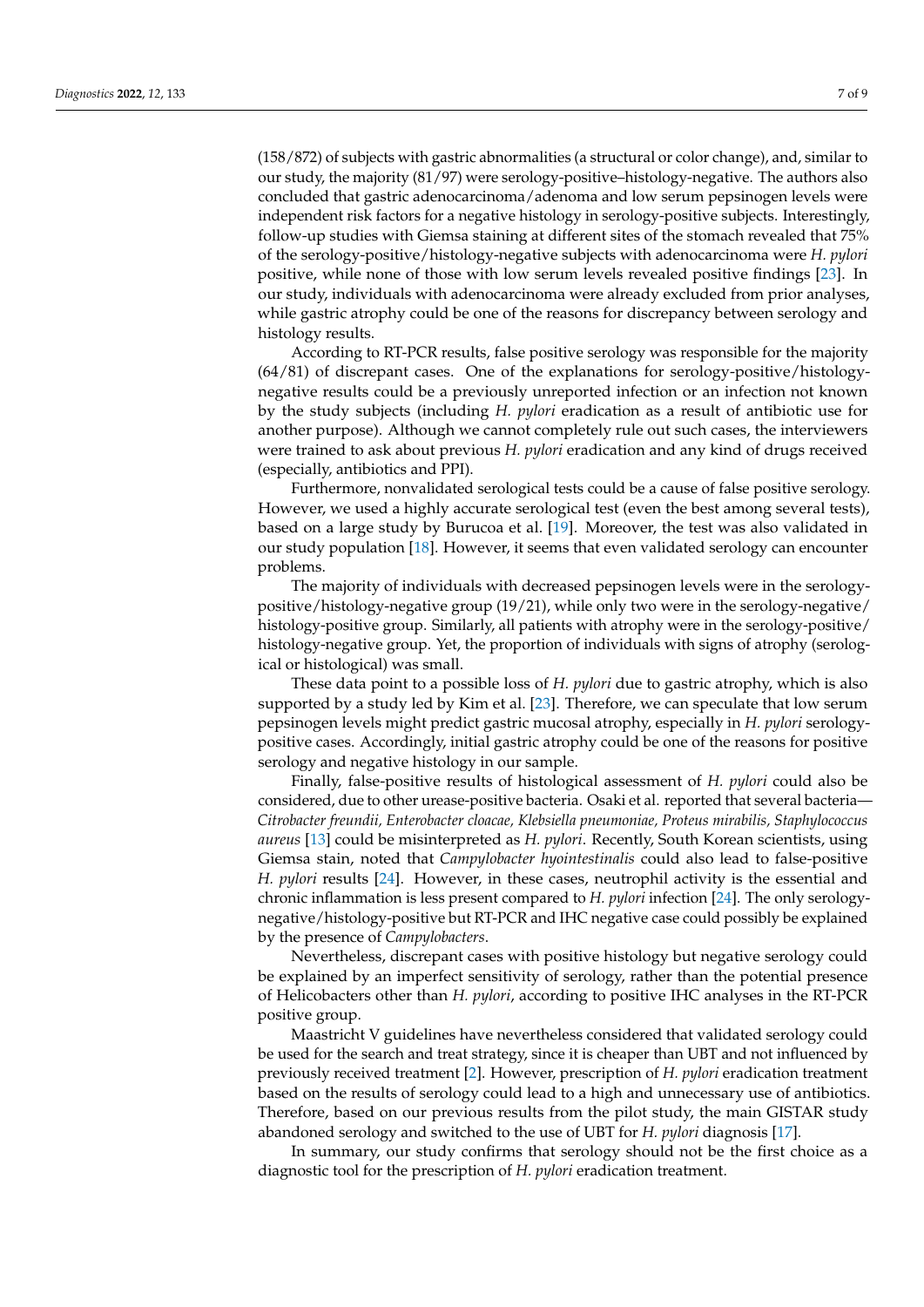### **4. Conclusions**

Among this middle-aged population with high *H. pylori* prevalence, the majority of discrepant cases between serology and histology were due to false-positive serology cases rather than false-negative histology cases.

Discrepant cases with positive histology but negative serology could be explained by an imperfect sensitivity of serology, more than the potential presence of Helicobacters other than *H. pylori*, according to positive IHC analyses in the RT-PCR positive group.

**Author Contributions:** Conceptualization, F.M., R.H., J.Y.P. and M.L.; methodology, F.M. and M.L.; software, S.S. (Sabine Skrebinska), I.D. and D.S.; validation, F.M., D.S. and M.L.; formal analysis, F.M., I.D., D.S., S.I., I.K., I.T., R.H., J.Y.P. and M.L.; investigation, I.L.-K., I.B., S.S. (Selga Savcenko), D.R., R.V., I.K., A.V., I.T. and C.A.; resources, M.L.; data curation, S.S. (Sabine Skrebinska), I.D., S.I., I.L.-K., I.B., S.S. (Selga Savcenko), D.R. and M.L.; writing-original draft preparation, S.S. (Sabine Skrebinska) and I.D.; writing—review and editing, all authors; visualization, S.S. (Sabine Skrebinska) , I.D. and M.L.; supervision, F.M., S.I. and M.L.; project administration, D.S.; funding acquisition, D.S. and M.L. All authors have read and agreed to the published version of the manuscript.

**Funding:** The work is funded by ERDF (European Regional Development Fund) within the framework of 2nd part of measure 1.1.1.1. 'Practical Studies', project ID Nr. 1.1.1.1/18/A/184.

**Institutional Review Board Statement:** The study was conducted in accordance with the Declaration of Helsinki. The Ethics Committee of IARC has approved the study protocol 26 March 2013 and the relevant protocol updates 2 October 2015. reg. No. IEC 12-36; the Ethics Committee of Riga East University Hospital Support foundation has approved the protocol 3 October 2013, reg. No. 14-A/13, and the Central Medical Ethics Committee in Latvia has approved the protocol 9 December 2013, reg. No. 01-29.1/11.

**Informed Consent Statement:** Informed consent was obtained from all subjects involved in the study.

**Acknowledgments:** The study was funded in part by the Fundamental and Applied Research Project Program in Latvia, project No. lzp-2018/1-0135 "Research on implementation of a set of measures for prevention of gastric cancer mortality by eradication *H. pylori* and timely recognition of precancerous lesions". We acknowledge the entire GISTAR study team as well as the infrastructure provided by the Digestive Diseases Centre GASTRO for endoscopy and the Academic Histology Laboratory for pathology infrastructures. Our acknowledgements also to Biohit Oyj, Finland, for their support with laboratory reagents.

**Conflicts of Interest:** The authors declare no conflict of interest.

**Disclaimer:** Where authors are identified as personnel of the International Agency for Research on Cancer/World Health Organization, the authors alone are responsible for the views expressed in this article and they do not necessarily represent the decisions, policy or views of the International Agency for Research on Cancer/World Health Organization.

#### **References**

- <span id="page-7-0"></span>1. Malfertheiner, P.; Mégraud, F.; O'Morain, C.; Hungin, A.P.S.; Jones, R.; Axon, A.; Graham, D.Y.; Tytgat, G. Current concepts in the management of *Helicobacter pylori* infection—The Maastricht 2-2000 Consensus Report. *Aliment. Pharm.* **2002**, *16*, 167–180. [\[CrossRef\]](http://doi.org/10.1046/j.1365-2036.2002.01169.x)
- <span id="page-7-1"></span>2. Malfertheiner, P.; Megraud, F.; O'Morain, C.A.; Gisbert, J.P.; Kuipers, E.J.; Axon, A.T.; Bazzoli, F.; Gasbarrini, A.; Atherton, J.; Graham, D.Y.; et al. Management of *Helicobacter pylori* infection-the Maastricht V/Florence Consensus Report. *Gut* **2016**, *66*, 6–30. [\[CrossRef\]](http://doi.org/10.1136/gutjnl-2016-312288)
- <span id="page-7-2"></span>3. Kokkola, A.; Rautelin, H.; Puolakkainen, P.; Sipponen, P.; Färkkilä, M.; Haapiainen, R.; Kosunen, T.U. Positive result by serology indicates active *Helicobacter pylori* infection in patients with atrophic gastritis. *J. Clin. Microbiol.* **1998**, *36*, 1808–1810. [\[CrossRef\]](http://doi.org/10.1128/JCM.36.6.1808-1810.1998) [\[PubMed\]](http://www.ncbi.nlm.nih.gov/pubmed/9620430)
- <span id="page-7-3"></span>4. Karnes, W.E., Jr.; Samloff, I.M.; Siurala, M.; Kekki, M.; Sipponen, P.; Kim, S.W.; Walsh, J.H. Positive serum antibody and negative tissue staining for *Helicobacter pylori* in subjects with atrophic body gastritis. *Gastroenterology* **1991**, *101*, 167–174. [\[CrossRef\]](http://doi.org/10.1016/0016-5085(91)90474-Y)
- <span id="page-7-4"></span>5. Miernyk, K.M.; Bruden, D.L.; Bruce, M.G.; McMahon, B.J.; Hennessy, T.W.; Peters, H.V.; Hurlburt, D.A.; Sacco, F.; Parkinson, A.J. Dynamics of Helicobacter pylori-specific immunoglobulin G for 2 years after successful eradication of *Helicobacter pylori* infection in an American Indian and Alaska Native population. *Clin. Vaccine Immunol.* **2007**, *14*, 85–86. [\[CrossRef\]](http://doi.org/10.1128/CVI.00253-06) [\[PubMed\]](http://www.ncbi.nlm.nih.gov/pubmed/17079433)
- <span id="page-7-5"></span>6. Veijola, L.; Oksanen, A.; Linnala, A.; Sipponen, P.; Rautelin, H. Persisting chronic gastritis and elevated *Helicobacter pylori* antibodies after successful eradication therapy. *Helicobacter* **2007**, *12*, 605–608. [\[CrossRef\]](http://doi.org/10.1111/j.1523-5378.2007.00549.x) [\[PubMed\]](http://www.ncbi.nlm.nih.gov/pubmed/18001400)